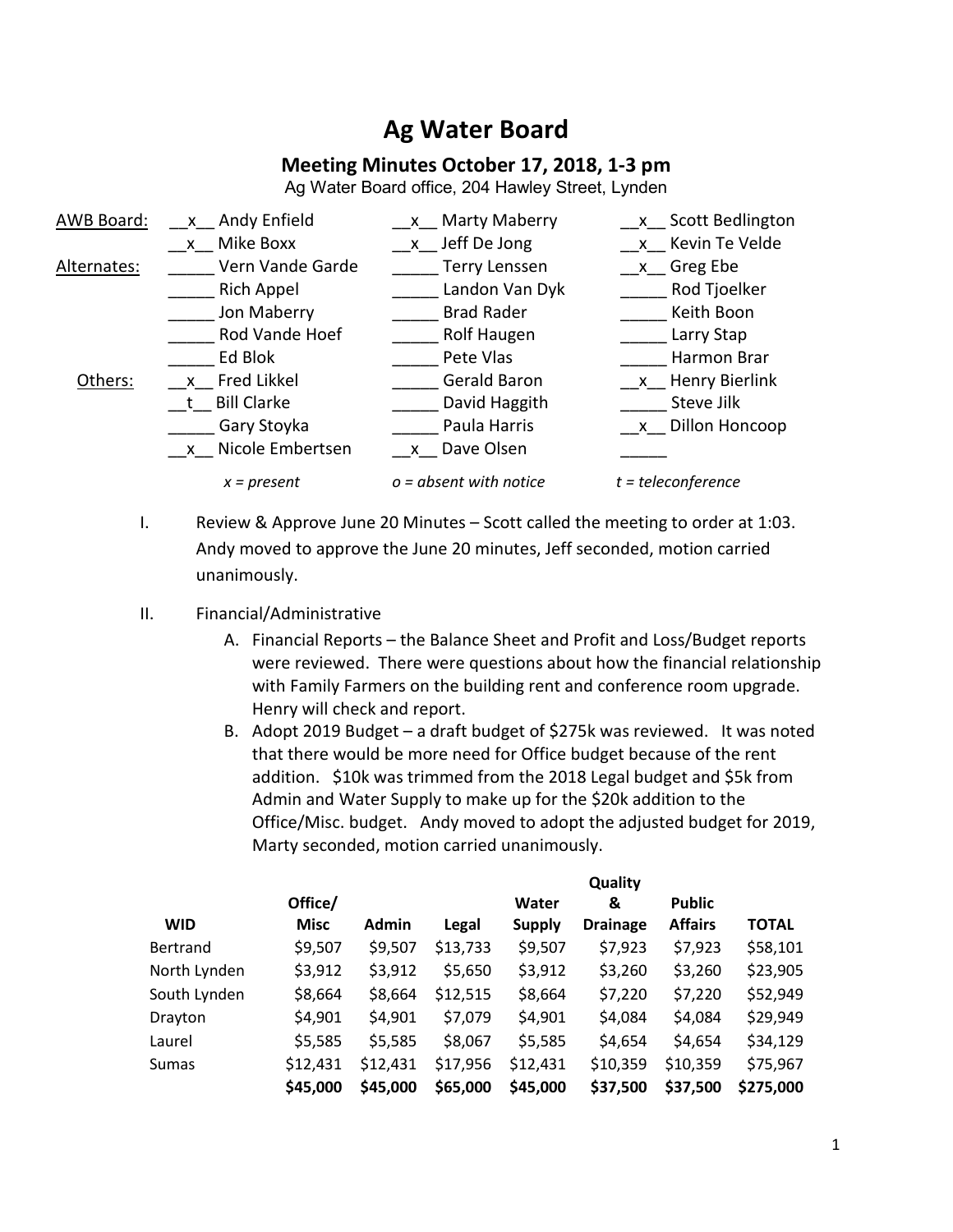- III. Water Quantity/Supply
	- A. Bill Clarke Report Bill updated the Board progress at the State level on the Foster Task Force. We need to get them a work plan for our surface to ground conversion pilot by the end of October.
	- B. Adjudication Bill noted that Ecology's 2019 budget request included \$500k to begin looking at new areas for conducting a basin water right adjudication. This is likely because the Yakima (40 year) process is winding down. The areas of interest mentioned were Spokane and Nooksack. Bill felt they could make a compelling case to focus on Spokane and allow the process were are building to work before coming into this area with an adjudication.
	- C. Water Bank concept Bill reviewed the paper that was developed outlining the structure and logistics of a proposed Whatcom Water Bank. We see water as supplied by additional new water from entities like the PUD or the deep aquifers from Blaine/Birch Bay. This water would be wholesaled to the WIDs for allocation to their farmers. Internal WID water could also be made available by transfers. These could be temporary or permanent, seasonal, partial or whatever works for the farmer with extra supply and those in need of water. We see the WIDs as helping with developing the list of supply and demand and providing some assisting for landowners with processing the transfer requests. At this point we envision the financial transactions to be between farmers. He encouraged board members to call him to discuss the concept. Admittedly, there will be some challenging decisions ahead about how water received into a bank would be fairly distributed. The Snoqualmie WID is using an auction format.
	- D. AWB dialogue with tribes The Water Supply committee met with the Nooksacks on Monday and anticipating meeting with Lummi later next week. Marty noted that the Nooksacks shared our sense our urgency in addressing water management issues , a sense that isn't always so clear from the agencies and other water caucuses.
	- E. Hatcheries The Nooksacks were supportive of more hatcheries. Andy noted that Doug Thomas of BCS was organizing a Hatchery Support Group that ag should be part of.
	- F. Watershed Management Board and Planning Unit update
		- i. 5 year Workplan adopted Drainage Based Management included
		- ii. List of top mitigation for rural wells projects released with ag projects dominate among the highest rated projects.
		- iii. Building support for AG priorities with other caucuses will be challenging the Planning Unit with the opportunity to support a grant application to fund ag projects at the October  $24<sup>th</sup>$  meeting.
		- iv. Positions on fees, meters, and allowed amount for exempt wells an opinion on these issues is required in the Plan addendum due in February. Ag's position is to support the \$500 fee and the 3,000 gallon daily limit and suggest volunteer, but not required, metering.
	- G. Ecology grant application ag projects included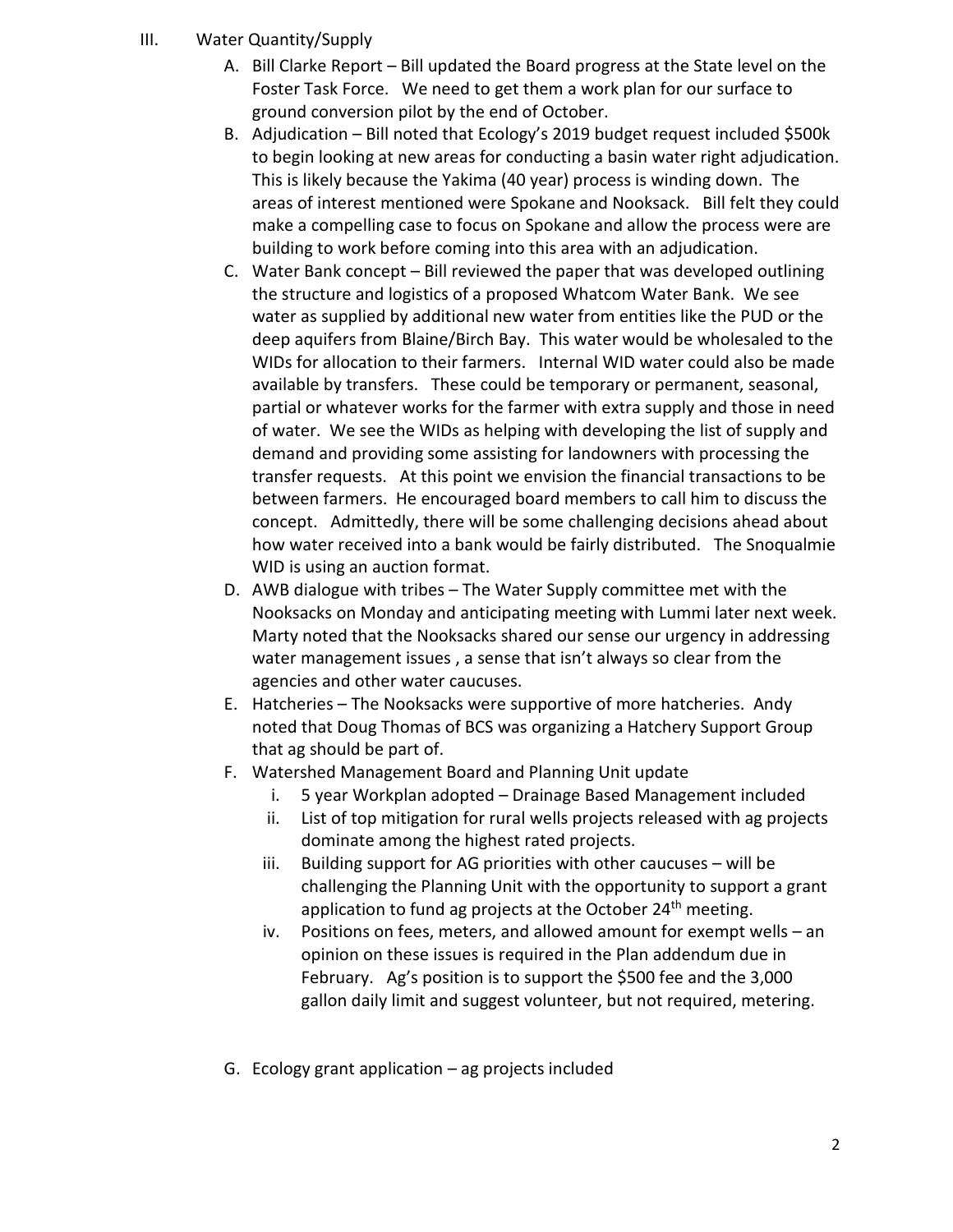- i. Credit for AG when implementing stream projects- Henry felt the project centered around building a crediting system so that when ag does stream improvement projects there is a means to apply credits that can be used to help sole ag's water needs.
- ii. Water Bank/Exchange likely to be developed through the Drainage based management process. We'd need this developed before we implemented the conversions or augmentation projects.
- iii. Drainage Based Mgt begin this fall/winter likely in Drayton and Bertrand. Ideas mentioned that should flow from these discussions include relief from seasonal closures, relinquishment, and the Annual Consumptive Quantity (ACQ) standard.
- iv. Draft Grant an application is being developing incorporating DBM, augmentation, and conversions. Andy moved that AWB make this application subject to the lack of opposition from either Tribe, Mike seconded, motion carried unanimously.
- IV. Water Quality/Drainage
	- A. DNA project update Fred, SLWID Nicole summarize the goals and actions in the project which is to be completed by August, 2019. The CD will be collecting samples to add to the fecal reference catalogue.
	- B. Drainage Programmatic 5 year permits being developed in all WIDs. South Lynden, Laurel, North Lynden, and Sumas are completed and being used by the WIDs and farmers within the WID. Bertrand and Drayton are yet to be developed. Frank Corey is preparing these permits with his hours charged to the respective WIDs.
	- C. Floodplain Management Plan Fred, Jeff Fred provided a brief update. Scott asked about farmer representation on the Flood Advisory Board. There are seats available and Jeff's seat will be termed out in January. Fred mentioned several farmers who were being challenged to participate.
	- D. Canada Fred noted that while monitoring information was improving with BC there were some recent high counts coming across the border. The Bertrand and North Lynden WIDs were sending a letter to Executive Louws encouraging him to keep the pressure on the State to keep strengthening the relationship with BC water quality efforts.
	- E. Shellfish Beds in Portage Bay recent data demonstrates a strong argument for opening the Spring closure in Portage Bay.
	- F. CAFO permit Fred noted that the PCHB would be releasing their opinion on the status of the new permit on Friday. Fred anticipated that pleasing the environmental community, Ecology, and the Dairy Federation would be difficult.
- V. Communication/Education
	- A. Media Relations report Fred distributed a report on all the activities being done at Whatcom Family Farmers and Save Family Farmers.
	- B. REAL campaign a special education fund built on a \$25k donation from CHS has resulted in a newspaper insert and several videos illustrating issues that farmers are facing.